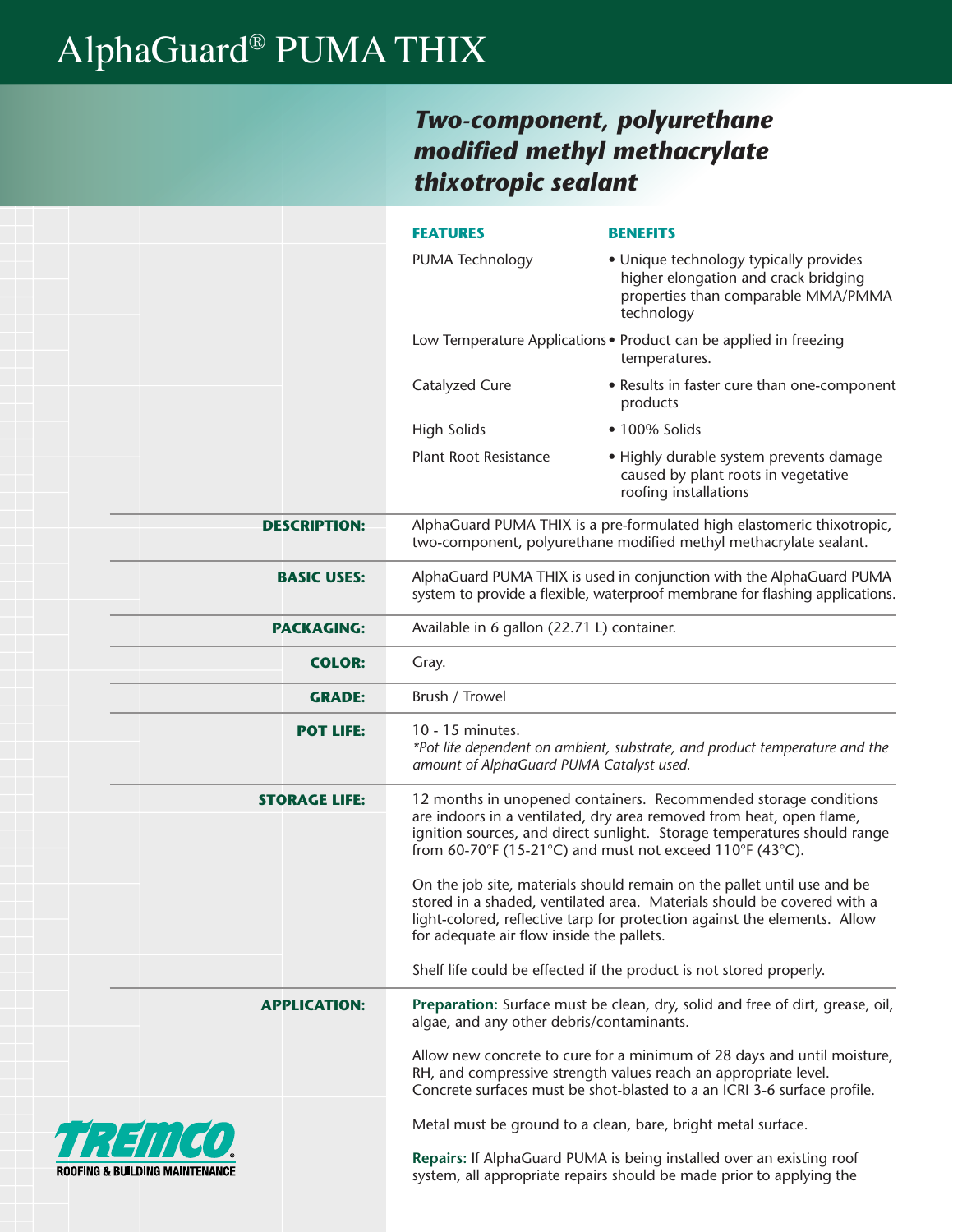# AlphaGuard® PUMA THIX

**ROOFIN** 

|  | <b>APPLICATION:</b><br>(continued) | AlphaGuard PUMA system. Allow suggested cure time of repairs before<br>application.                                                                                                                                                                                                             |  |  |  |  |  |  |
|--|------------------------------------|-------------------------------------------------------------------------------------------------------------------------------------------------------------------------------------------------------------------------------------------------------------------------------------------------|--|--|--|--|--|--|
|  |                                    | Reinforcement: AlphaGuard PUMA THIX requires full reinforcement with<br>Permafab (polyester membrane) or AlphaGuard Glass Mat.                                                                                                                                                                  |  |  |  |  |  |  |
|  |                                    | Mixing: Use a heavy duty power drill with Jiffy Mixer attachment. Cordless<br>drills are not recommended and may not properly mix the materials.                                                                                                                                                |  |  |  |  |  |  |
|  |                                    | AlphaGuard PUMA THIX must be mixed to achieve a uniform distribution<br>and appearance of the product. Once properly mixed, AlphaGuard PUMA<br>THIX can be poured off in smaller quantities into a second container. Add                                                                        |  |  |  |  |  |  |
|  |                                    | the appropriate amount of AlphaGuard PUMA Catalyst to the selected<br>amount of THIX and mix thoroughly until powder catalyst is completely<br>dissolved. Catalyze only the amount of THIX intended to be used within<br>the expected pot life. The amount of AlphaGuard PUMA Catalyst required |  |  |  |  |  |  |
|  |                                    | is based on the amount of THIX used and the ambient temperature (Refer<br>to the mixing chart for proper mixing ratios.).                                                                                                                                                                       |  |  |  |  |  |  |
|  |                                    | Application: Apply AlphaGuard PUMA THIX at 21/2 gals / 100 sq. ft. (40<br>wet mils) minimum. Embed reinforcing fabric into wet coating using a<br>brush or roller until free of voids, wrinkles, air pockets, etc. While coating                                                                |  |  |  |  |  |  |

| <b>MIXING CHART:</b> | <b>AG PUMA</b>                                   |                 | ALPHAGUARD PUMA CATALYST AMOUNTS BY TEMPERATURE RANGES |     |                |                                                                      |   |                 |                                                                     |   |                   |                                       |              |                 |                                                         |              |
|----------------------|--------------------------------------------------|-----------------|--------------------------------------------------------|-----|----------------|----------------------------------------------------------------------|---|-----------------|---------------------------------------------------------------------|---|-------------------|---------------------------------------|--------------|-----------------|---------------------------------------------------------|--------------|
|                      | <b>THIX</b><br><b>AMOUNT</b>                     | <b>OZ</b>       | 70-95°F (21-35°C)<br>2% Catalyst<br>lbs.               | q   | <b>OZ</b>      | 60-70°F (15-21°C)<br>4% Catalyst<br>$\mathsf{I}\mathsf{b}\mathsf{s}$ | q | OZ              | 40-60°F (5-15°C)<br>5% Catalyst<br>$\mathsf{I}\mathsf{b}\mathsf{s}$ | q | OZ.               | 32-40°F (0-5°C)<br>6% Catalyst<br>lbs | $\mathbf{q}$ | OZ.             | $<$ 32°F ( $<$ 0°C)<br>6% Catalyst + Accelerator<br>lbs | <sub>q</sub> |
|                      | $\frac{1}{2}$ gal (5.64 lbs)<br>1.89 L (2.55 kg) | $\mathcal{P}$   | 0.11                                                   | 50  | $\overline{4}$ | $0.22$ 100                                                           |   | 5               | 0.28 125                                                            |   | 6                 | 0.33                                  | 150          | 6               | 0.33 150                                                |              |
|                      | 1 gal (11.28 lbs)<br>3.78 L (5.11 kg)            | $\overline{4}$  | 0.22                                                   | 100 | 8              | 0.44 200                                                             |   | 10 <sup>°</sup> | 0.55 250                                                            |   | $12 \overline{ }$ | 0.66 300                              |              | 12 <sup>°</sup> | 0.66 300                                                |              |
|                      | 3 gal (33.84 lbs)<br>11.34 L (15.35 kg)          | 12 <sup>7</sup> | 0.66                                                   | 300 | 24             | 1.32 600                                                             |   | 30              | 1.65 750                                                            |   | 36                | 1.98 900                              |              | 36              | 1.98 900                                                |              |
|                      | 6 gal (67.68 lbs)<br>22.68 L (30.70 kg)          | 24              | 1.32                                                   | 600 | 48             | 2.65 1,200                                                           |   | 60              | 3.91 1,500                                                          |   | 72                | 3.97 1,800                            |              | 72              | 3.97 1.800                                              |              |

top coat.

is still wet, apply AlphaGuard PUMA THIX over embedded fabric at 2½ gals / 100 sq. ft. (40 wet mils) minimum. Allow to cure prior to applying

| <b>ACCEPTABLE ROOF SURFACES/</b><br><b>SUBSTRATES:</b>   | Gravel Concrete Foam Modfied Metal<br><b>Single</b><br><b>Walls</b><br>Smooth<br><b>SPUF</b><br><b>BUR</b><br><b>BUR</b><br><b>Bitumen</b><br><b>Ply</b>                                                                                                                                                                                                                                                                                                                                                  |  |  |  |  |  |
|----------------------------------------------------------|-----------------------------------------------------------------------------------------------------------------------------------------------------------------------------------------------------------------------------------------------------------------------------------------------------------------------------------------------------------------------------------------------------------------------------------------------------------------------------------------------------------|--|--|--|--|--|
| <b>COVERAGE RATE:</b>                                    | 5 gals / 100 sq. ft. (80 mils) in two coats with fabric reinforcement.                                                                                                                                                                                                                                                                                                                                                                                                                                    |  |  |  |  |  |
| <b>LIMITATIONS:</b>                                      | . Not for use over expanded polystyrene, extruded polystyrene, plywood,<br>tongue and groove decks, wood decks, poured in place gypsum,<br>lightweight insulating concrete, lightweight structural concrete,<br>cementitious wood fiber decks, coal tar pitch, gravel surfaced BUR,<br>corrugated metal roof systems, and SPUF roofing substrates.<br>• Do not apply in falling precipitation or when precipitation is imminent.<br>• Only apply when ambient temperature is -20°F - 95°F (-28°C - 35°C). |  |  |  |  |  |
| <b>CLEAN UP:</b>                                         | Clean tools immediate after use with AlphaGuard PUMA Cleaner.                                                                                                                                                                                                                                                                                                                                                                                                                                             |  |  |  |  |  |
| <b>PRECAUTIONS:</b>                                      | Use Tremco AlphaGuard PUMA THIX with adequate ventilation. If the<br>product is applied in enclosed areas without natural ventilation, forced<br>ventilation must be arranged. Avoid strong concentration of vapor as well<br>as direct contact with skin or eyes. Users must read container labels and<br>Safety Data Sheets for health and safety precautions prior to use.                                                                                                                             |  |  |  |  |  |
| <b>MAINTENANCE:</b><br>:/#//<br>G & BUILDING MAINTENANCE | Your local Tremco Roofing Representative can provide you with<br>effective maintenance procedures which may vary, depending upon<br>specific conditions. Periodic inspections, early repairs and preventative<br>maintenance are all part of a sound roof program.                                                                                                                                                                                                                                        |  |  |  |  |  |